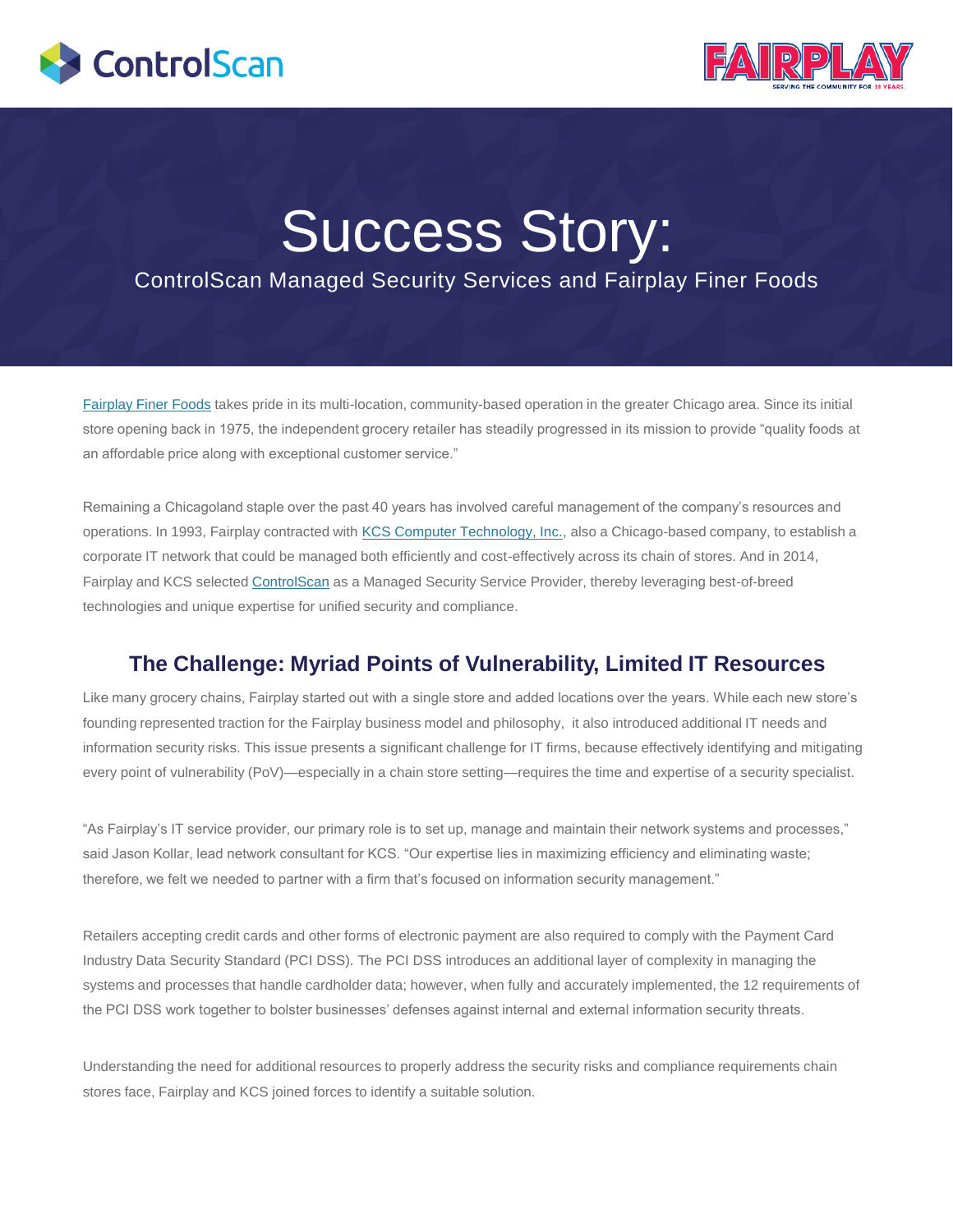### **The Solution: A Managed Security Services Partnership**

KCS reached out to its IT industry connections for recommendations on how best to tackle the security resource and expertise dilemma it had with its client Fairplay. "ControlScan's name came up more than once," said Kollar. "It was clear the company had a reputation for its security and compliance expertise as well as its ability to collaborate with IT people like myself."

ControlScan presented KCS and Fairplay with a simple pricing model for a Managed Security Services (MSS) partnership, whereby ControlScan serves as an extension of KCS to deliver cloud-based security technologies and related support services:

- Installing, configuring and monitoring a system of next-generation firewalls; ÷.
- Investigating, responding to, and reporting on security events;  $\ddot{}$
- ÷ Providing utilization reports for insights into company resource usage;
- Implementing the latest security enhancements; and ÷.
- $+$ Lending expertise to reduce complexity and contain costs.

Along with its MSS proposal, ControlScan suggested that Fairplay undergo a PCI Gap Analysis to compare current security controls with those required by the PCI DSS. Any "gaps" ControlScan discovered would then be converted into a detailed set of recommendations and options for remediating gaps, reducing PCI scope and, ultimately, achieving PCI compliance.

"It was easy to put our trust in ControlScan," said Mike Kozlowski, vice president and partner at Fairplay, Inc. "They started the discussion according to our technical level [at that time] and then outlined exactly how they would take us from there to where we really needed to be."

"ControlScan's name came up more than once…It was clear the company had a reputation for its security and compliance expertise as well as its ability to collaborate with IT people like myself."

#### **Implementation: Leaving No Stone Unturned**

ControlScan began by installing next-generation firewall appliances to protect each of Fairplay's locations. Installation was completed overnight—in a single night—to minimize business disruption. And, because proper firewall installation and configuration are essential, a ControlScan technician was present every step of the way.

KCS and Fairplay quickly followed up with a PCI Gap Analysis. Walking through the assessment alongside one of ControlScan's PCI-Qualified Security Assessors, Kollar was able to get a clear picture and explanation of Fairplay's PCI gaps as they were discovered. With an expert's recommendations in hand, Kollar had everything he needed to put Fairplay on a fast track to full compliance. And, to make sure no stone was left unturned, ControlScan dedicated the time and resources necessary to customize all of Fairplay's IT and security policies.

"Throughout the entire implementation process and even now, I am able to pick up the phone and immediately receive support from ControlScan," said Kollar. "What's especially impactful is that I can talk with the same person every time—meaning they know me, my setup and what I've done previously—so I don't have to waste time giving in-depth explanations of the situation."